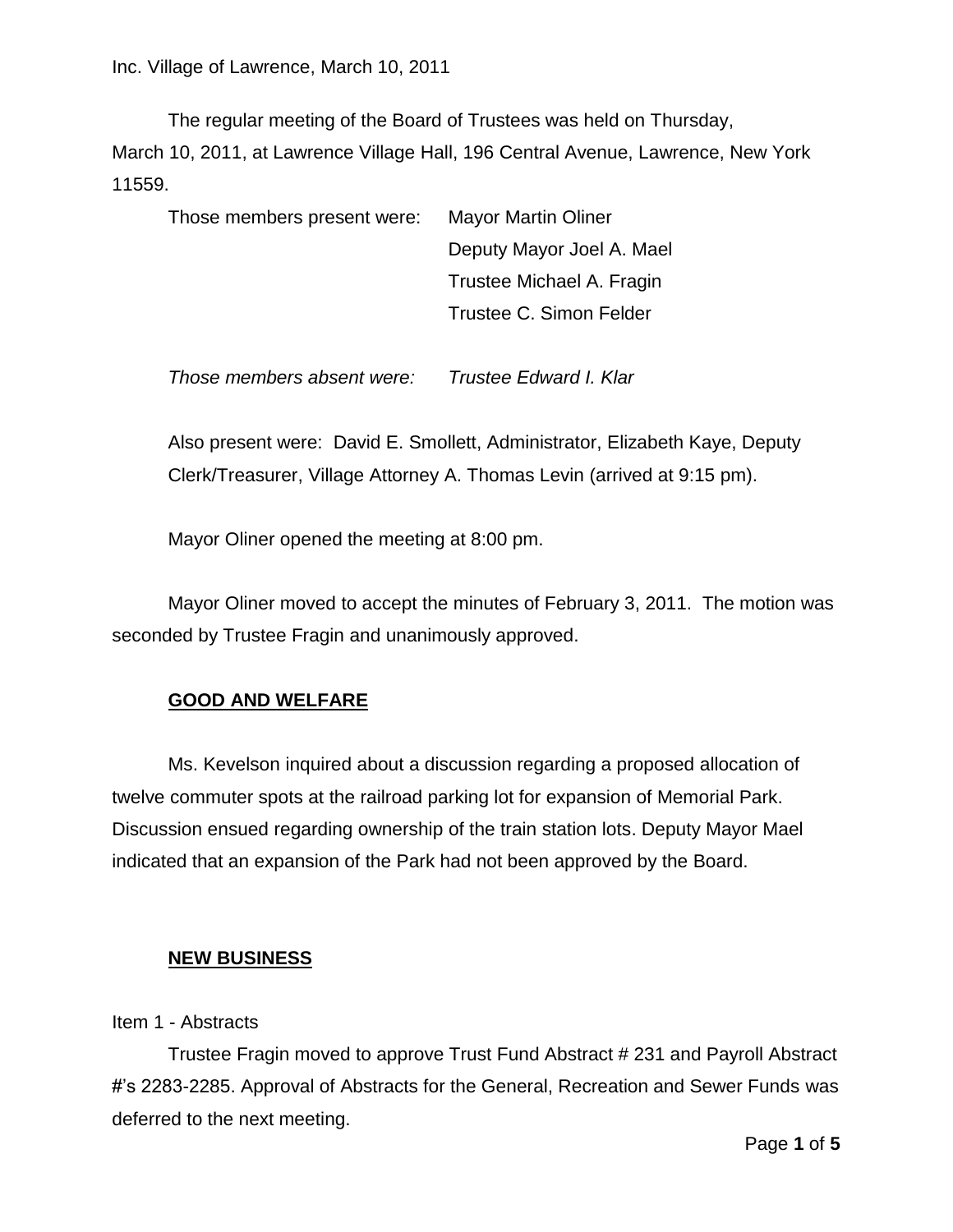Inc. Village of Lawrence, March 10, 2011

Item 2 –Resolution to Appoint Election Inspectors

Mayor Oliner moved the following:

That inspectors of election be employed at \$175.00 for Chair and \$150.00 for Inspectors for the Village Election to be held on June 21, 2011.That the following persons be and hereby are appointed as inspectors of election: Ms. Mildred Spinner, Mr. Aaron Philpson, Ms. Beverly Lowenthal, Ms. Rosalyn Gold, Ms. Sandra Last, Mr. Robert Karol.

The motion was seconded by Deputy Mayor Mael and unanimously approved.

Item 3 - Resolution on Applications for Corrections of Assessment

On behalf of the Board of Review, Mayor Oliner moved the following:

Those applications for corrections of assessment on the *2011/2012* tentative assessment roll are in all respects denied; the tentative assessment is in all respects confirmed and adopted as the final assessment roll.

The motion was seconded by Trustee Felder and unanimously approved.

Item 4 – Award Road Bid

Administrator Smollett presented a schedule of road bids for Herrick Drive, Hollywood Crossing, Hollywood-Briarwood Crossing and Washington Avenue.

Mayor Oliner moved to award the road work to the following lowest responsible bidders:

| Washington Avenue - | Stasi Brothers for \$64,560            |
|---------------------|----------------------------------------|
| Herrick Drive -     | Champ Construction Corp. for \$279,982 |
|                     |                                        |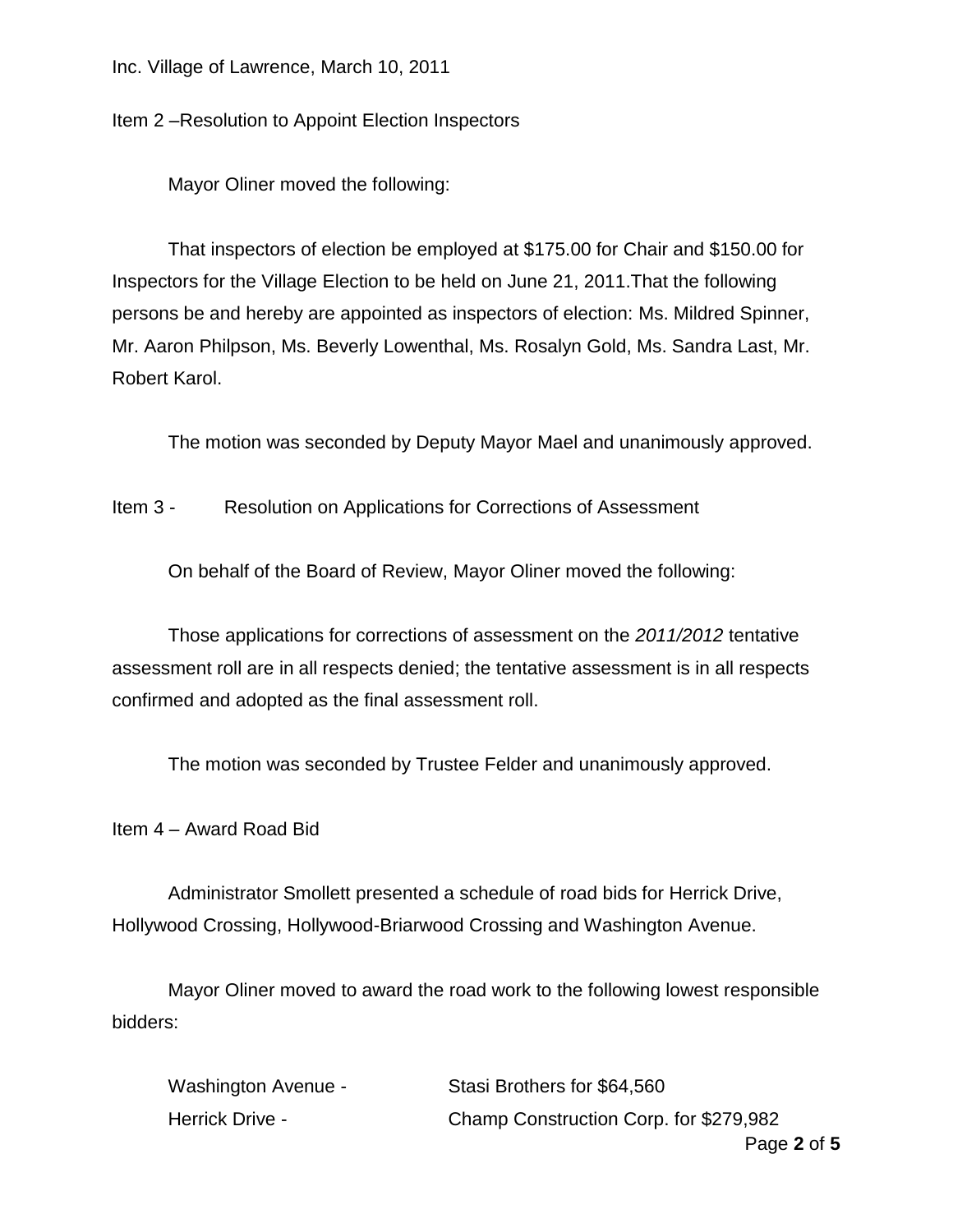Inc. Village of Lawrence, March 10, 2011 Hollywood Crossing - Champ Construction Corp. for \$52,923 Hollywood-Briarwood Crossing - Stasi Brothers for \$99,680

Item 5 – Settlement Agreement with CNA Insurance Co.

The Board discussed a proposed settlement of \$75,000 from CNA Insurance for previous overbilling. Deputy Mayor Mael asked to be updated on the latest discussions before voting. The matter was tabled to the next meeting.

Item 6 – Lawrence – Cedarhurst Fire Department

Trustee Fragin updated the Board on Fire Department business.

Item 7 - Set Public Hearing for 2011-2012 Tentative Budget

The Board set the public hearing for the 2011-2012 Tentative Budget for Thursday, March 31, 2011 at 8:00 pm at which time the next regular meeting of the Board would be held in place of the scheduled April 7th, 2011 meeting. The Board also set a work session for Wednesday, March 23, 2011 at 8:00 pm, at which time the Tentative Budget would be discussed and voted upon.

## **OLD BUSINESS**

Item  $A - W$ ork to be Performed at the  $8<sup>th</sup>$  Green at the Country Club

Club Manager Leo McMahon informed the Board that all work will be done inhouse.

Item B - Tide Gate

Page **3** of **5** Administrator Smollett reported that the duck bill-check valve would cost approximately \$90,000 based on a quote from Cameron Engineering. The Board asked Administrator Smollett to obtain additional quotes. Administrator Smollett informed the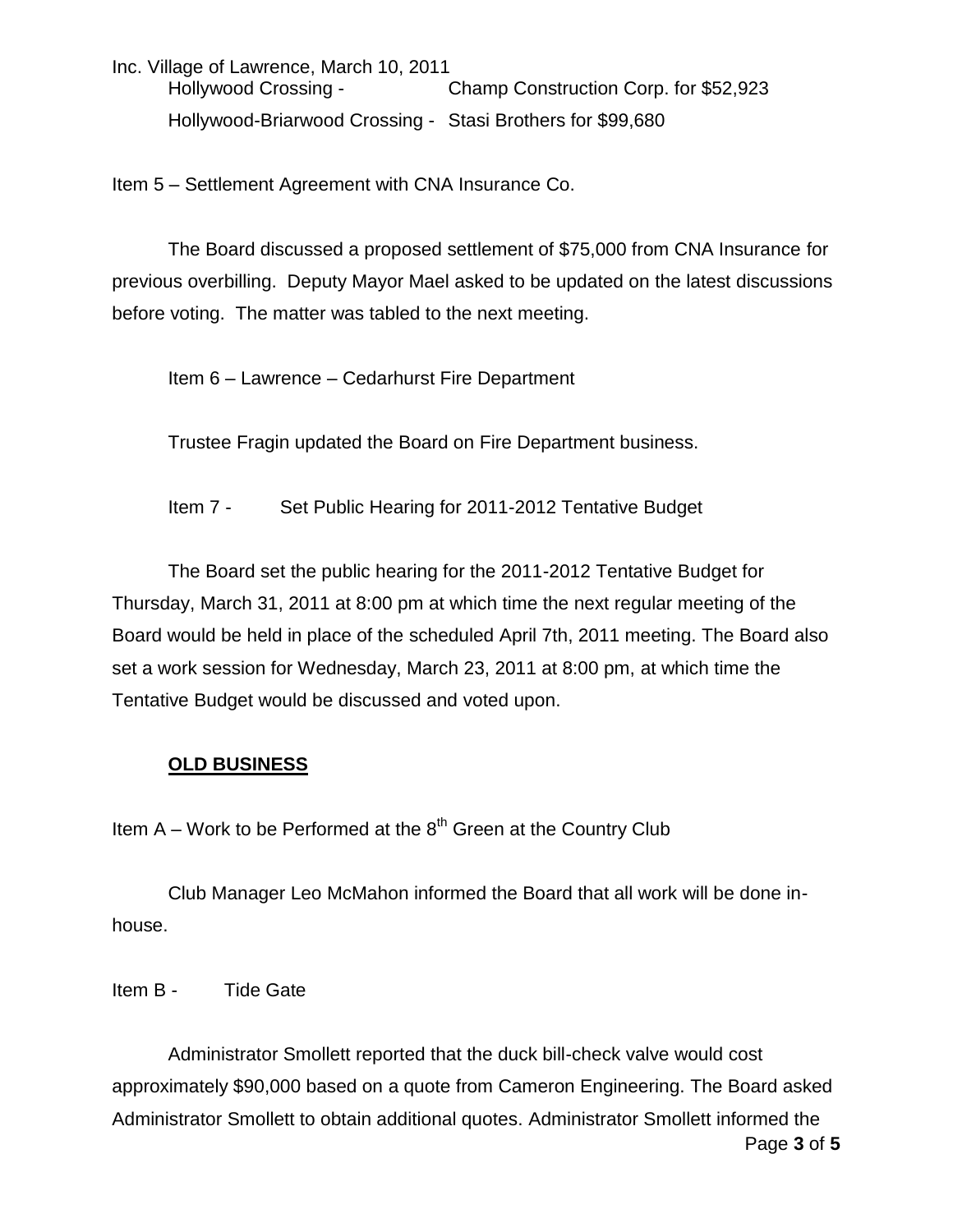Inc. Village of Lawrence, March 10, 2011 Board that the FEMA monies received toward the Tide Gate must be spent within the next 6 months.

Item C - Flood Insurance Coverage at Club

The Board discussed a quote by Salerno Insurance to purchase flood insurance for the Park House, Tennis Building, Golf Cart Garage and Garage #2.

Mayor Oliner moved to approve flood insurance coverage for the Park House for an approximate cost of \$2,547. The motion was seconded by Trustee Fragin and unanimously approved. Mayor Oliner asked Club Manager McMahon and Building Superintendent Ryder to make recommendations regarding flood insurance coverage for the other structures at the Club.

Item D - Upgrades to Village Hall

Mayor Oliner recommended that a committee be formed with Board Members and other Committees such as the Lawrence Association.

Item E - Williams Street Study

Administrator Smollett reported that the sidewalk on Williams Street could be cutback which would widen the street from 18'3" to 21'3'. Mayor Oliner indicated that he intended to invite the residents of the two apartment buildings on Central Avenue to a meeting to present the Williams Street study.

Item F - Mezza Contract

Mayor Oliner reiterated the need to go forward with the RFP for another Kosher Caterer and to conclude the contract with Mezza Caterers. The issue with Mezza's back rent was discussed and whether it should be required to be placed in escrow.